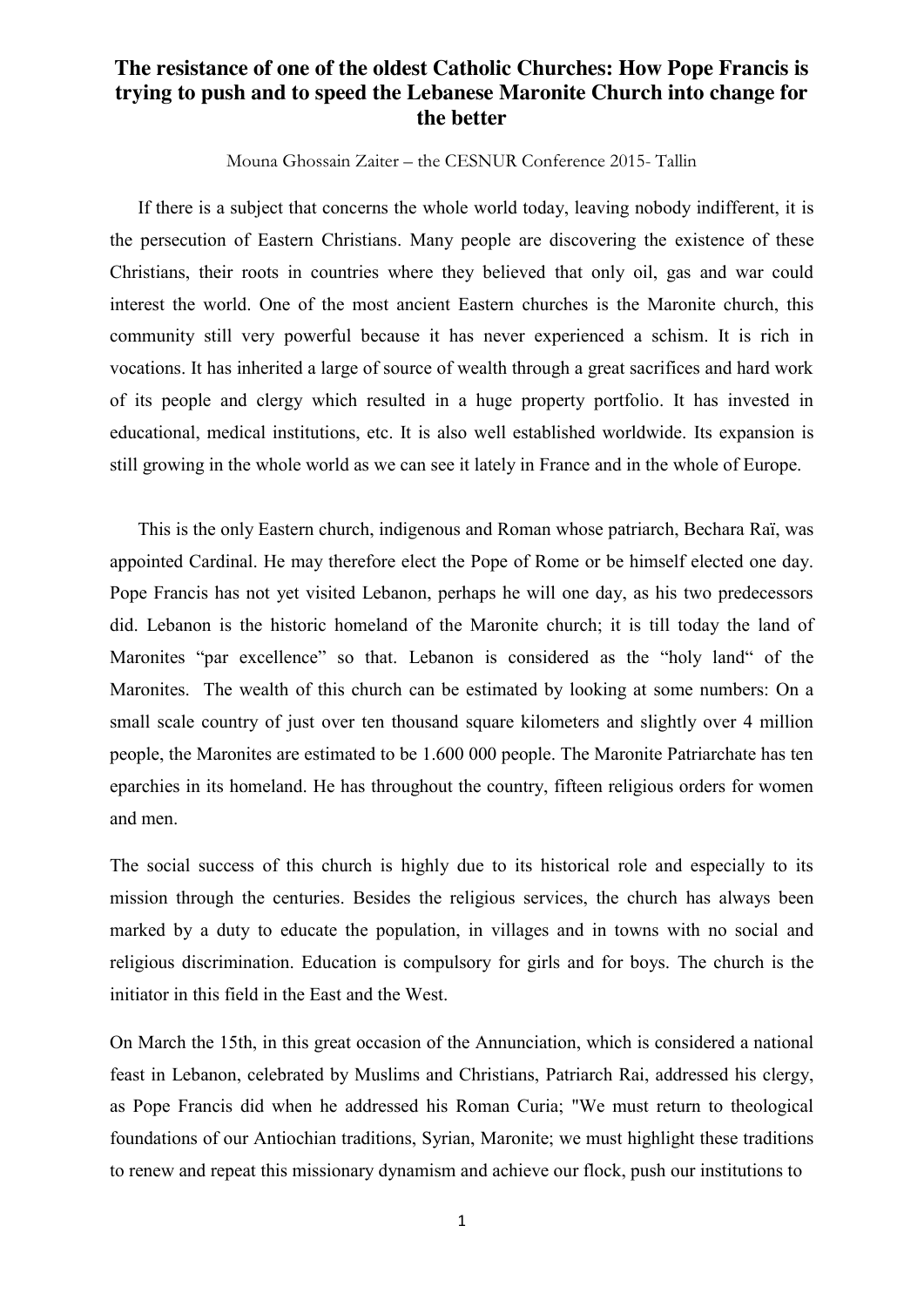renew and jump again. We must redefine our future in a troubled world today to meet our Maronite Mission in all areas and in all dimensions, whether educational, cultural, social, political or economic." By these words the head of the Maronite Church calls for a renewal, a profound change, called in the theological term "metanoia" and calls for concrete action to help the people to overcome challenges and to face daily obstacles.

When Pope Francis spoke to the Roman Curia he enumerated fifteen diseases is suffered from, he should have included the Eastern churches among the recipients of his famous homily, especially the Maronite church. If Cardinal Raï had heard him, perhaps he would have felt targeted in the evocation of the "disease to accumulate", the "exhibitionism" and the "worldly profit." In order for his clergy and bishops in particular to make their self-criticism, it would have to feel itself targeted with papal admonitions. Is he ready to imitate the gestures of Pope Francis whose detachment from material wealth surprised the world? He sells gifts offered to him, distributes the money he received to charities? The white cassock of Pope Francis calls for humility. It is so simple, devoid of gilt brocade or dazzling ornaments. How different is the luxury of jewelry, gilding and also the heavy gold cross conspicuously worn by Patriarch Raï!

In each of the homilies the Maronite Patriarch addresses Christian families who are devastated by the social crisis and the war next door, impoverished, with children to educate, with teenagers and young graduates who do not find any work, he begs them not to sell their land, their homes, not to flee far away but to resist. He urges them, to stand firm and remain attached to their land, their origin and not to give into exile. But he fails to convince these people, and the young who are so numerous to apply for exit visa. These young people are most, often accompanied by their parents when they are old enough to work, and we see a line out the various embassies of America or the Gulf oil countries, seeking visa immigration, employment contracts, and a better future.

Like so many other things, the Lebanese war that shook the country for several decades, has inevitably influenced the clergy of this church. Allegiances, policy recommendations to the faithful, the lack of interest in the fate of the youth and some real scandals have greatly tarnished the image of the religious authority and this powerful community reference. Not to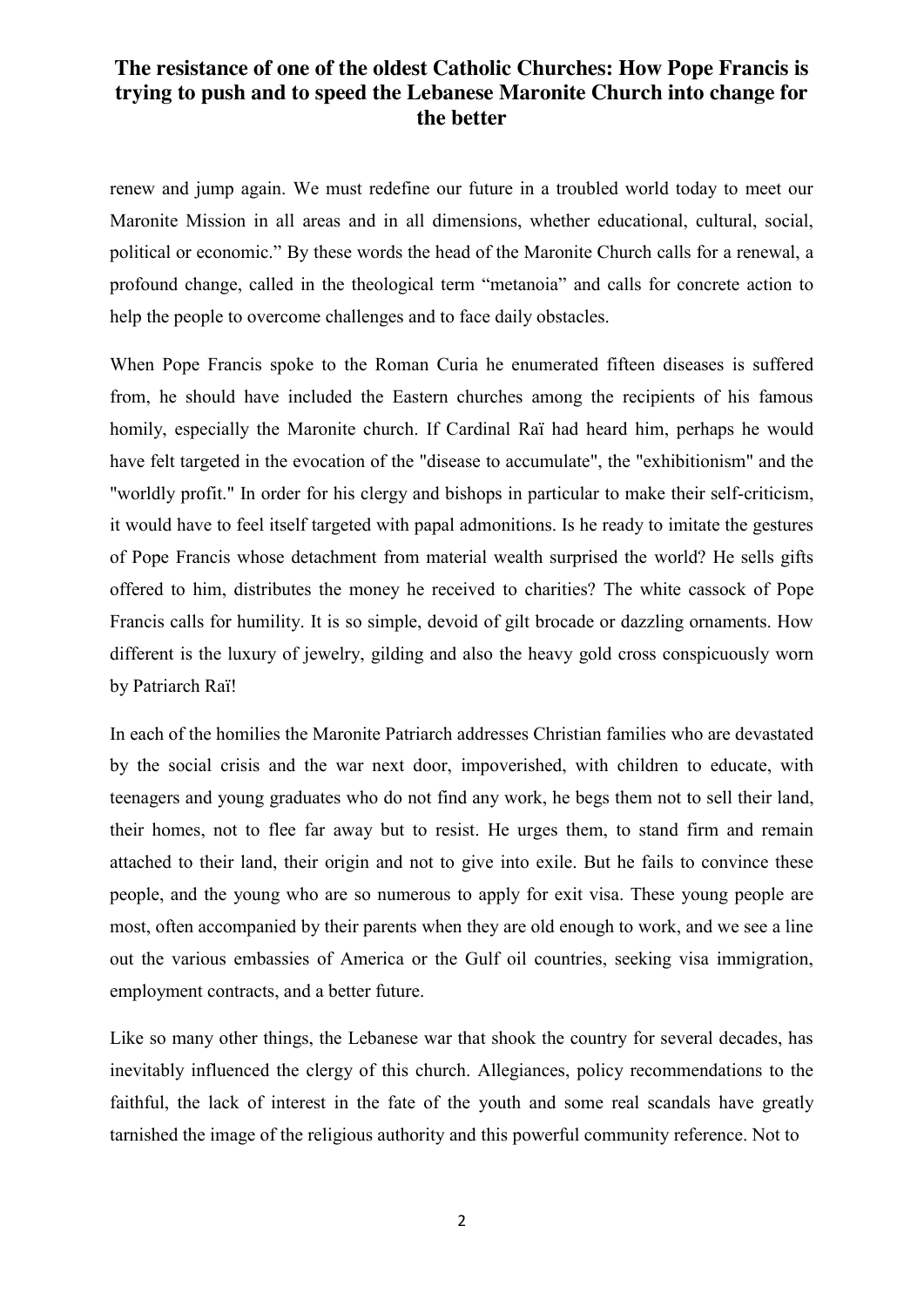mention the various conflicts and the Cold War between related parties, both left and right, sometimes fights between Christians. Memories are still vivid of Arafat's famous speech during the Palestinian war in Lebanon, in which he formulated the wish to "throw Christians overboard all."

After all kinds of wars, the Middle East is now upset and its borders are being questioned. Pope Francis multiplies religious initiatives to help and defends the persecuted Christians population in this region in torment. He decided to reform and dust off a worldwide Catholic church and some local Churches, frozen in its material wealth, its political stubbornness and his selfish comfort. He repeats every week that much of the Catholic clergy betrays the teaching of Christ in its exercise, willfully ignores the wishes of his Christian mission, etc.

Pope Francis sympathizes with Eastern Christians and at the same time, speaks regularly with their authorities to monitor the situation and urges their leaders to the renewal in Christian charity which is supposed to serve even their enemies. In the Roman Curia, Maronite Cardinal Rai is not forgotten by the Pope and he is received in the Vatican regularly.

The Lebanese Constitution requires the election of a president chosen among the Maronite Christians. Yet that the country has been for more than one full year without a president because the Maronites cannot agree on one single candidate. This vacancy arouses particular concern among Maronite authorities' policymakers. The Maronite politicians fight over this position, they consult with internal forces, also external to the country, trying in vain to meet to elect a new president.

The Maronite bishops, meanwhile, meet once a month with their patriarch. They discuss the priority issues of the community, talk of political power that is hidden beneath their feet, complain of having their hands tied for some reason, and then they give a press conference before dispersing and regain their eparchies.

Yet earlier, ten years ago, they had managed to be among the main initiators of the withdrawal of the Syrian army from Lebanon there. Thus, why are they so powerless today? Is it a lack of courage? Are they victims of hidden internal divisions? Or does the problem lie in the western world which would refrain from supporting their initiative, just as the West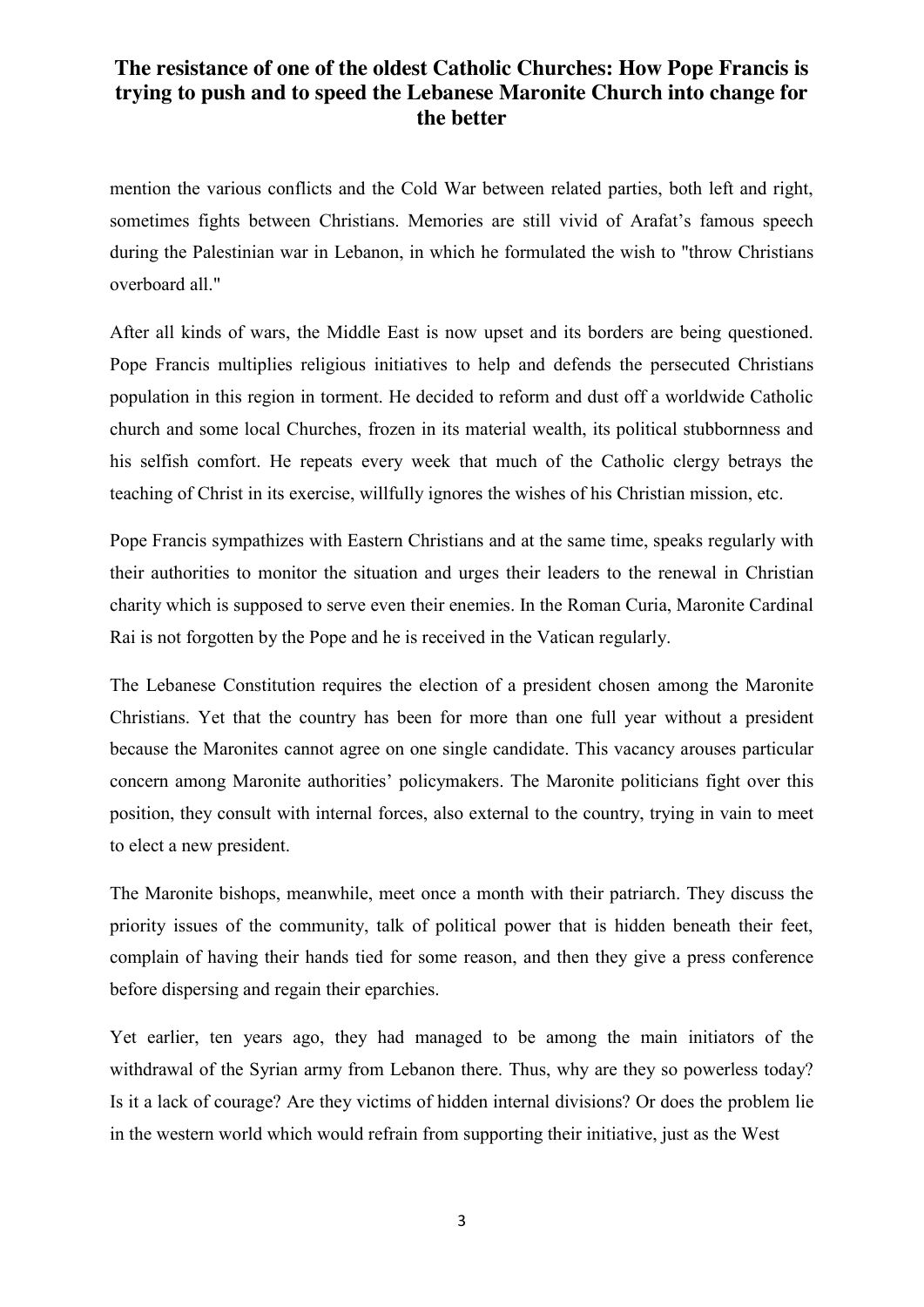declined to resist the hegemony of ISIS and other extremist movements in Iraq or in Syria. Yet, it's still easier to blame someone else for being passive while you are not even acting.

 Maronite universities, such as high schools and colleges throughout Lebanon, had played and still play an important role in educating each generation. Educating children in Lebanon falls within the obstacle course. The quality of teaching is recognized worldwide, but at what price? Religious missions have made up for the lack of public education, yet this religious education is very expensive. Lower class families pay exorbitant tuition fees. Whether they have a child or more, regardless of their academic level and quality of their work, these families never receive tangible incentives like financial aid or various benefits. But no initiatives such at school or at university scholarships were established to push forward young people who stand out intellectually, whether from a privileged background or not. It is only in the case of orphans, that sometimes these Catholic institutions support them for free.

The Maronite Church has also invested in the medical sector. Thus it runs hospitals, retirement homes backed and often dependent convents. We count also building complexes to help, according to church, the young people who want to settle down. Nothing is left to chance, preaching the social and family development. The simultaneous marriage grouped several couples spread in Lebanon today. Young are seeking to reduce their expenses. The church sponsors and blesses these initiatives but the does not engage its own finance, in fact it is largely funded by wealthy Lebanese diaspora or by some notables who are looking to buy a local power.

The real scandals, especially in predominantly Christian areas are numerous. In Lebanon a foreigner can appropriate land or apartment without a local sponsorship difficult to acquire. The State, still prohibits the Palestinian to become owners in and out of the camps. What can today the Lebanese state, while 25% of its population is foreigners?

The Maronite Church also refused to sell Palestinian but in the case of foreigners, she closed her eyes and agreed to sell. It was seduced by the UAE and Saudi petrodollars. The scandal broke out when it is too late and the population finds a palace or a mosque erected in his everyday life.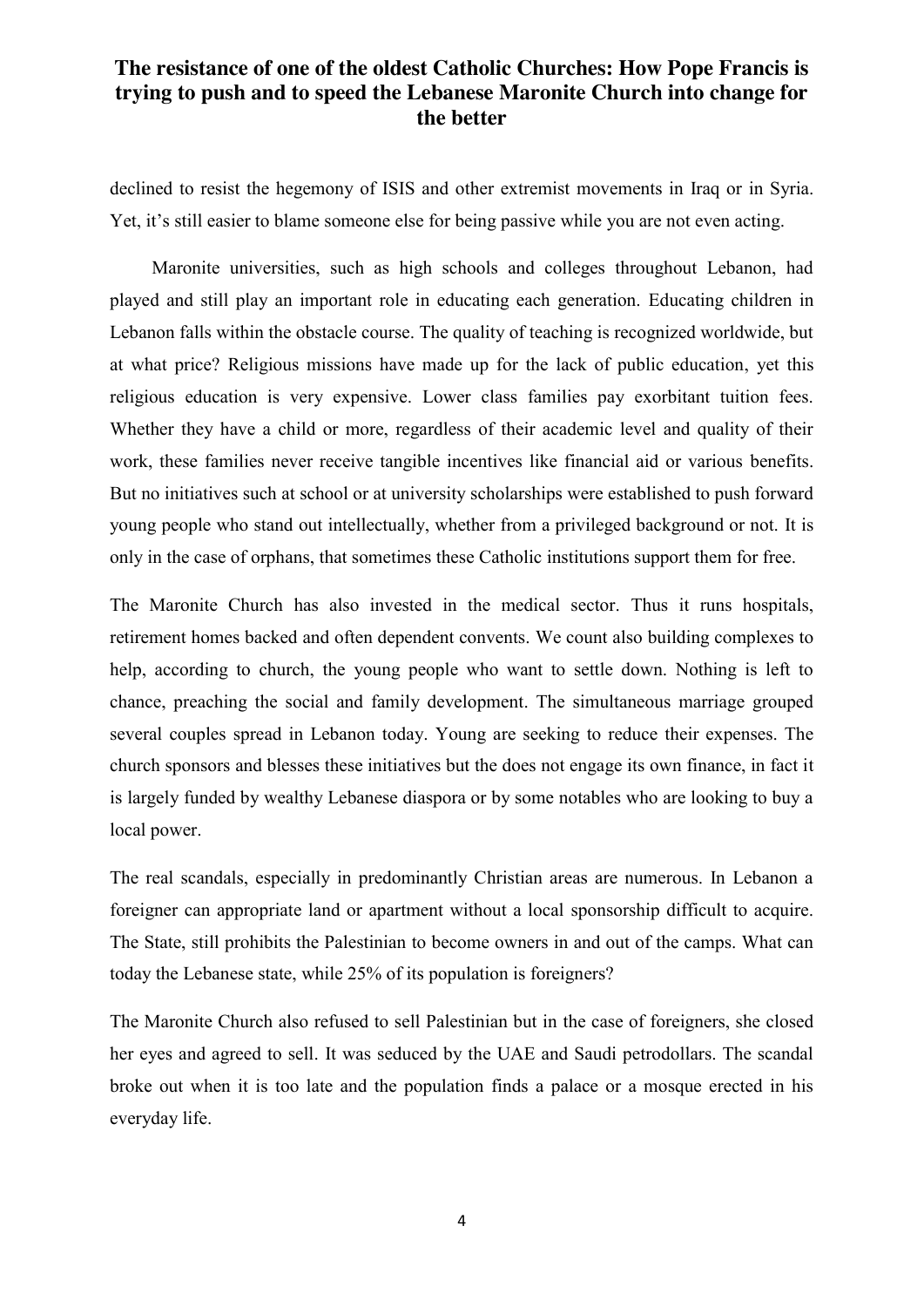The Maronite Order has a university in the most beautiful area of the country, in Kaslik, a print shop, several publishing houses, bookstores, a renowned hospital, working with the brightest doctors.

Pope John Paul reproached the Lebanese clergy, when he visited Lebanon, not to exercise charity as his wealth should permit it: why would its hospitals not treat his parishioners for free? Why doesn't it offer any rebate in university fees? Why doesn't it proceed with a distribution of books? Why doesn't it hire for jobs that had to be filled in its hospitals, convents, schools, graduates of its universities and its own parishioners? It preferred to recruit an extremely cheap foreign labor, mostly Asian or Indian.

Pope Benedict XVI came on a pastoral visit to the seat of the Patriarchate in Bkerky, to encourage Christians to cling to their land and to abandon the project of exile. He was annoyed by the plethora of luxurious cars in the courtyard of the Patriarchate, by the vanity of churchmen, portly, proud of their luxury. He wondered aloud - thinking journalists would hear and report it in the press: he said he wondered if it was a pastoral visit or if he had come to attend car show<sup>1</sup>.

When Pope Benedict XVI met the Maronite and Christian youth in Beyrouth he spoke clearly to them about the bitterness of emigration. The challenge of the oldest Christian catholic Maronite church in the Middle East is huge. Surrounded by adversities, persecuted by divisions within and with lack of courage from their part, made them fail there great mission to help each other and to promote a culture of peace and justice.

 This year, it has a huge significance in their collective conscience because it is the commemoration of the centennial of the famine wagged over them by the Ottoman Empire, governed by the "Young Turks". About two hundred fifty thousand people died from that famine in Mount of Lebanon. The Maronite Patriarch Hoayek at the time, with the Lebanese Maronite order, tried to help the face of their people by going out in the whole world seeking

 $1$  Pope Benedictus speech from Bkerki in Annahar News Paper, September 11, 2012.